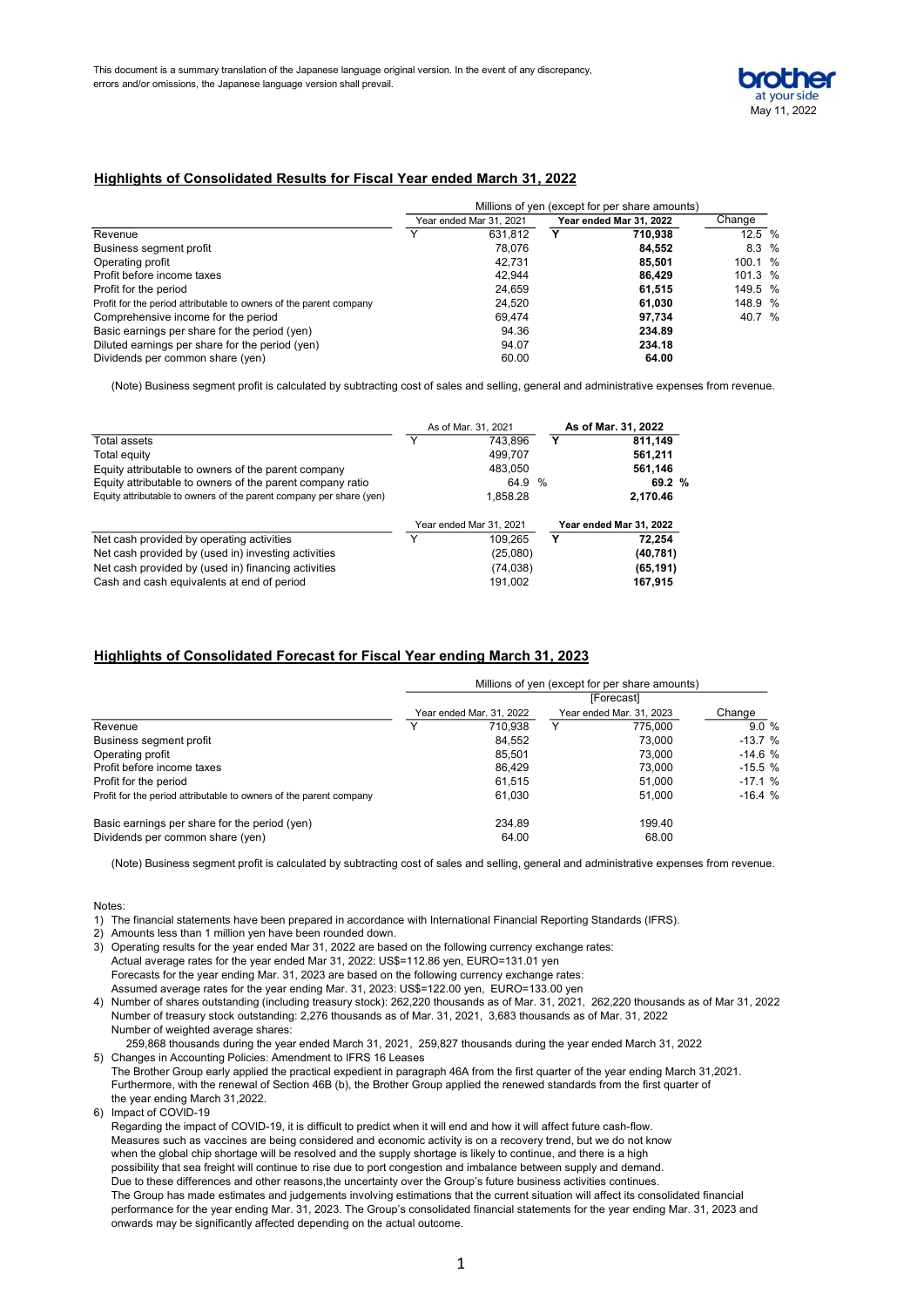## Consolidated Statement of Financial Position

|                                                                     |   | Millions of yen   |                  |           |  |
|---------------------------------------------------------------------|---|-------------------|------------------|-----------|--|
|                                                                     |   | As of<br>Mar. 31, | As of<br>Mar 31, |           |  |
|                                                                     |   | 2021              |                  | 2022      |  |
| Assets                                                              |   |                   |                  |           |  |
| <b>Current assets</b>                                               |   |                   |                  |           |  |
| Cash and cash equivalents                                           | Y | 191,002           | Υ                | 167,915   |  |
| Trade and other receivables                                         |   | 93,055            |                  | 102,685   |  |
| Other financial assets                                              |   | 8,391             |                  | 11,419    |  |
| Inventories                                                         |   | 120,186           |                  | 169,583   |  |
| Other current assets                                                |   | 16,070            |                  | 24,843    |  |
| Subtotal                                                            |   | 428,705           |                  | 476,447   |  |
| Non-current assets classified as held for sale                      |   | 45                |                  | 297       |  |
| Total current assets                                                |   | 428,751           |                  | 476,745   |  |
| Non-current assets                                                  |   |                   |                  |           |  |
| Property, plant and equipment                                       |   | 107,742           |                  | 117,127   |  |
| Right-of-use assets                                                 |   | 20,835            |                  | 21,136    |  |
| Investment property                                                 |   | 8,248             |                  | 7,858     |  |
| Goodwill and intangible assets                                      |   | 118,196           |                  | 121,689   |  |
| Investments accounted for using                                     |   |                   |                  |           |  |
| the equity method                                                   |   | 1,772             |                  | 1,862     |  |
| Other financial assets                                              |   | 36,042            |                  | 33,389    |  |
| Deferred tax assets                                                 |   | 14,842            |                  | 21,261    |  |
| Other non-current assets                                            |   | 7,464             |                  | 10,078    |  |
| Total non-current assets                                            |   | 315,145           |                  | 334,404   |  |
| Total assets                                                        | Y | 743,896           | Υ                | 811,149   |  |
| Equity and liabilities<br>Liabilities<br><b>Current liabilities</b> |   |                   |                  |           |  |
| Trade and other payables                                            | Y | 54,589            | Y                | 71,247    |  |
| Bonds and borrowings                                                |   | 19,167            |                  | 20,121    |  |
| Other financial liabilities                                         |   | 9,887             |                  | 9,517     |  |
| Income taxes payable                                                |   | 6,779             |                  | 14,084    |  |
| Provisions                                                          |   | 4,015             |                  | 3,211     |  |
| <b>Contract liabilities</b>                                         |   | 5,636             |                  | 7,807     |  |
| Other current liabilities                                           |   | 51,412            |                  | 53,516    |  |
| Total current liabilities                                           |   | 151,489           |                  | 179,506   |  |
| Non-current liabilities                                             |   |                   |                  |           |  |
| Bonds and borrowings                                                |   | 38,290            |                  | 20,705    |  |
| Other financial liabilities                                         |   | 23,295            |                  | 20,379    |  |
| Retirement benefits liabilities                                     |   | 19,316            |                  | 16,366    |  |
| <b>Provisions</b>                                                   |   | 2,848             |                  | 2,972     |  |
| Deferred tax liabilities                                            |   | 6,394             |                  | 7,207     |  |
| <b>Contract liabilities</b>                                         |   | 1,506             |                  | 1,600     |  |
| Other non-current liabilities                                       |   | 1,047             |                  | 1,197     |  |
| Total non-current liabilities                                       |   | 92,700            |                  | 70,431    |  |
| <b>Total liabilities</b>                                            |   | 244,189           |                  | 249,937   |  |
| Equity                                                              |   |                   |                  |           |  |
| Capital stock                                                       |   | 19,209            |                  | 19,209    |  |
| Capital surplus                                                     |   | 17,652            |                  | 17,866    |  |
| Retained earnings                                                   |   | 509,662           |                  | 554,910   |  |
| Treasury stock                                                      |   | (2, 477)          |                  | (5, 428)  |  |
| Other components of equity                                          |   | (60, 998)         |                  | (25, 411) |  |
| Equity attributable to owners of the                                |   |                   |                  |           |  |
| parent company                                                      |   | 483,050           |                  | 561,146   |  |
| Non-controlling interests                                           |   | 16,657            |                  | 65        |  |
| Total equity                                                        |   | 499,707           |                  | 561,211   |  |
| Total equity and liabilities                                        | Υ | 743,896           | Υ                | 811,149   |  |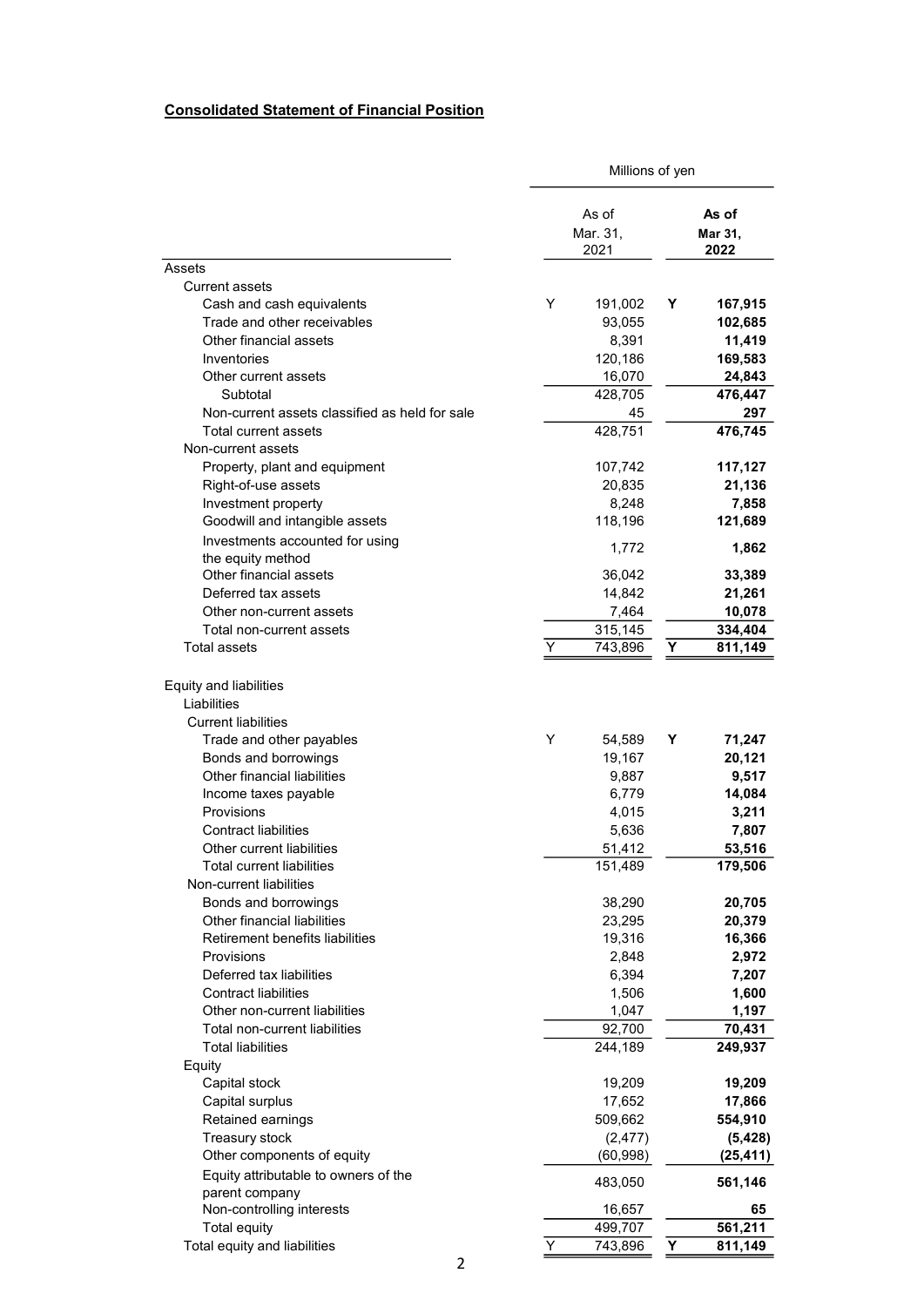# Consolidated Statement of Income

|                                                                                | Millions of yen |            |                   |            |  |
|--------------------------------------------------------------------------------|-----------------|------------|-------------------|------------|--|
|                                                                                |                 | Year ended | <b>Year ended</b> |            |  |
|                                                                                |                 | Mar 31,    | Mar 31,           |            |  |
|                                                                                | 2021            |            | 2022              |            |  |
| Revenue                                                                        | Y               | 631,812    | Υ                 | 710,938    |  |
| Cost of sales                                                                  |                 | (345, 209) |                   | (403, 614) |  |
| Gross profit                                                                   |                 | 286,602    |                   | 307,324    |  |
| Selling, general and administrative expenses                                   |                 | (208, 526) |                   | (222, 771) |  |
| Other income                                                                   |                 | 6,107      |                   | 5,621      |  |
| Other expenses                                                                 |                 | (41, 451)  |                   | (4, 672)   |  |
| Operating profit                                                               |                 | 42,731     |                   | 85,501     |  |
| Finance income                                                                 |                 | 2,209      |                   | 4,079      |  |
| Finance expenses                                                               |                 | (2, 231)   |                   | (3, 338)   |  |
| Share of profit/(loss) of investments accounted for<br>using the equity method |                 | 235        |                   | 186        |  |
| Profit before income taxes                                                     |                 | 42,944     |                   | 86,429     |  |
| Income tax expenses                                                            |                 | (18, 285)  |                   | (24, 914)  |  |
| Profit for the period                                                          |                 | 24,659     |                   | 61,515     |  |
| Profit for the period attributable to:                                         |                 |            |                   |            |  |
| Owners of the parent company                                                   |                 | 24,520     |                   | 61,030     |  |
| Non-controlling interests                                                      |                 | 138        |                   | 484        |  |
| Profit for the period                                                          | Υ               | 24,659     | Υ                 | 61,515     |  |
| Earnings per share:                                                            |                 | Yen        |                   | Yen        |  |
| Basic earnings per share                                                       | Y               | 94.36      | Y                 | 234.89     |  |
| Diluted earnings per share                                                     |                 | 94.07      |                   | 234.18     |  |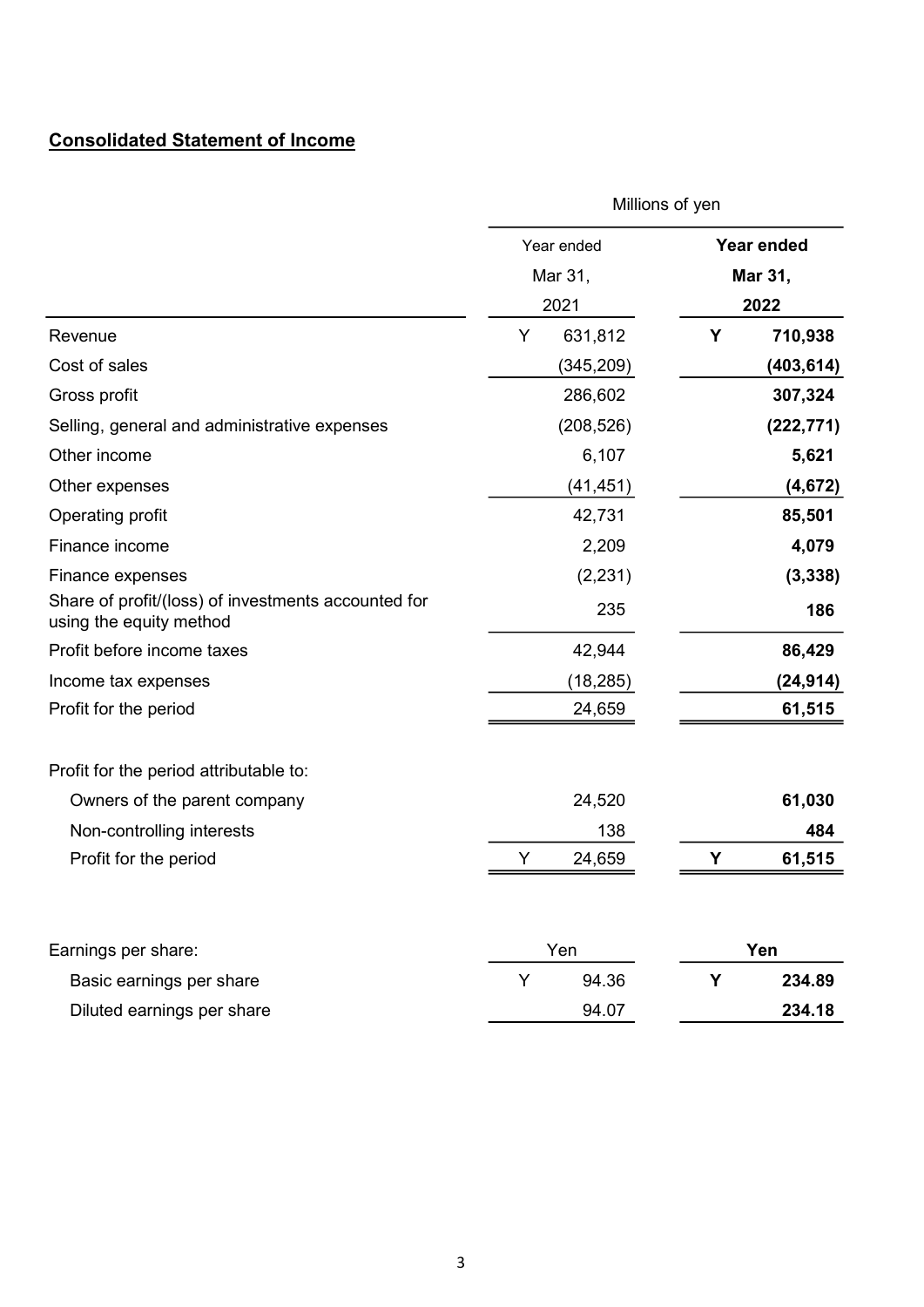# Consolidated Statement of Comprehensive Income

|                                                                                                                        | Millions of yen |            |            |          |
|------------------------------------------------------------------------------------------------------------------------|-----------------|------------|------------|----------|
|                                                                                                                        |                 | Year ended | Year ended |          |
|                                                                                                                        |                 | Mar 31,    |            | Mar 31,  |
|                                                                                                                        |                 | 2021       |            | 2022     |
| Profit for the period                                                                                                  | Υ               | 24,659     | Υ          | 61,515   |
| Other comprehensive income, net of income tax<br>Items that will not be reclassified subsequently<br>to profit or loss |                 |            |            |          |
| Gains/(Losses) on investments in equity<br>instruments designated as FVTOCI                                            |                 | 6,128      |            | (3, 234) |
| Remeasurement of net defined benefit liability<br>(asset)                                                              |                 | 2,128      |            | 3,831    |
| Share of other comprehensive income of<br>investments accounted for using the<br>equity method                         |                 | (7)        |            | (0)      |
| Total of items that will not be reclassified<br>subsequently to profit or loss                                         |                 | 8,248      |            | 597      |
| Items that may be reclassified subsequently to<br>profit or loss                                                       |                 |            |            |          |
| Exchange differences on translating foreign<br>operations                                                              |                 | 36,565     |            | 35,622   |
| Total of items that may be reclassified<br>subsequently to profit or loss                                              |                 | 36,565     |            | 35,622   |
| Other comprehensive income for the period, net of<br>income tax                                                        |                 | 44,814     |            | 36,219   |
| Comprehensive income for the period                                                                                    |                 | 69,474     |            | 97,734   |
| Comprehensive income for the period attributable<br>to:                                                                |                 |            |            |          |
| Owners of the parent company                                                                                           |                 | 69,219     |            | 97,231   |
| Non-controlling interests                                                                                              |                 | 255        |            | 503      |
| Comprehensive income for the period                                                                                    | Y               | 69,474     | Υ          | 97,734   |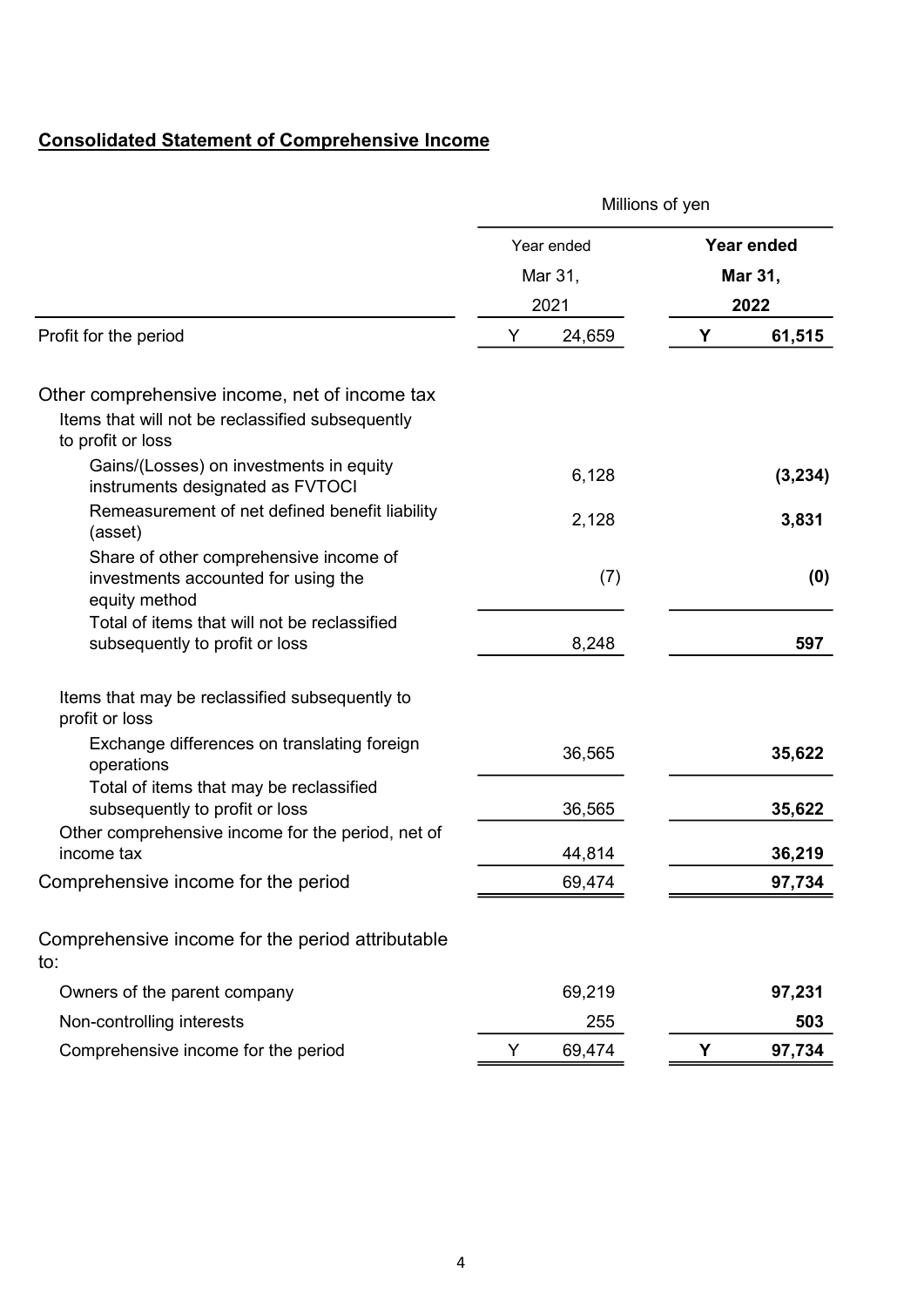### Consolidated Statement of Changes in Equity

Year ended Mar 31, 2021

|                            |               | Equity attributable to owners of the parent company |                   |                |                                                              |                                                                                             |  |  |
|----------------------------|---------------|-----------------------------------------------------|-------------------|----------------|--------------------------------------------------------------|---------------------------------------------------------------------------------------------|--|--|
|                            |               |                                                     |                   |                |                                                              | Other components of equity                                                                  |  |  |
|                            | Capital stock | Capital surplus                                     | Retained earnings | Treasury stock | Exchange differences<br>on translating foreign<br>operations | Gains/(Losses) on<br>investments in equity<br>instruments<br>designated as<br><b>FVTOCI</b> |  |  |
| Balance as of Apr. 1, 2020 | 19.209        | 17.632                                              | 491.803           | (2, 597)       | (97, 526)                                                    |                                                                                             |  |  |
| Profit for the period      |               | -                                                   | 24,520            |                |                                                              |                                                                                             |  |  |

| Other comprehensive income                   |        |        |           |          | 36.528    | 6,057   |
|----------------------------------------------|--------|--------|-----------|----------|-----------|---------|
| Total comprehensive income<br>for the period |        |        | 24.520    |          | 36.528    | 6,057   |
| Acquisition of treasury stock                |        |        |           | (17)     |           |         |
| Disposal of treasury stock                   |        | (100)  |           | 137      |           |         |
| Dividends paid                               |        |        | (14, 830) |          |           |         |
| Share-based payment transaction              |        | 120    |           |          |           |         |
| Reclassification to retained earnings        |        |        | 8.170     |          |           | (6,057) |
| Total transactions with owners               |        | 20     | (6,660)   | 120      |           | (6,057) |
| Balance as of Mar 31, 2021                   | 19.209 | 17.652 | 509,662   | (2, 477) | (60, 998) |         |

|                                              | Equity attributable to owners of the parent company<br>Other components of equity |           |           |                              |              |
|----------------------------------------------|-----------------------------------------------------------------------------------|-----------|-----------|------------------------------|--------------|
|                                              | Remeasument of net<br>defined benefit liability<br>(asset)                        | Total     | Total     | Non-controlling<br>interests | Total equity |
| Balance as of Apr. 1, 2020                   |                                                                                   | (97, 526) | 428,520   | 16,650                       | 445,171      |
| Profit for the period                        |                                                                                   |           | 24,520    | 138                          | 24,659       |
| Other comprehensive income                   | 2,112                                                                             | 44,698    | 44,698    | 116                          | 44,814       |
| Total comprehensive income<br>for the period | 2,112                                                                             | 44,698    | 69,219    | 255                          | 69,474       |
| Acquisition of treasury stock                |                                                                                   |           | (17)      |                              | (17)         |
| Disposal of treasury stock                   |                                                                                   |           | 37        |                              | 37           |
| Dividends paid                               |                                                                                   |           | (14, 830) | (248)                        | (15,079)     |
| Share-based payment transaction              |                                                                                   |           | 120       |                              | 120          |
| Reclassification to retained earnings        | (2, 112)                                                                          | (8, 170)  |           |                              |              |
| Total transactions with owners               | (2, 112)                                                                          | (8, 170)  | (14, 689) | (248)                        | (14, 938)    |
| Balance as of Mar 31, 2021                   |                                                                                   | (60, 998) | 483,050   | 16,657                       | 499,707      |

#### Year ended Mar 31, 2022

|                                                  | Equity attributable to owners of the parent company |                 |                   |                |                                                              |                                                                                             |  |  |
|--------------------------------------------------|-----------------------------------------------------|-----------------|-------------------|----------------|--------------------------------------------------------------|---------------------------------------------------------------------------------------------|--|--|
|                                                  |                                                     |                 |                   |                |                                                              | Other components of equity                                                                  |  |  |
|                                                  | Capital stock                                       | Capital surplus | Retained earnings | Treasury stock | Exchange differences<br>on translating foreign<br>operations | Gains/(Losses) on<br>investments in equity<br>instruments<br>designated as<br><b>FVTOCI</b> |  |  |
| Balance as of Apr. 1, 2021                       | 19,209                                              | 17,652          | 509,662           | (2, 477)       | (60, 998)                                                    |                                                                                             |  |  |
| Profit for the period                            |                                                     |                 | 61,030            |                |                                                              |                                                                                             |  |  |
| Other comprehensive income                       |                                                     |                 |                   |                | 35,586                                                       | (3,216)                                                                                     |  |  |
| Total comprehensive income<br>for the period     |                                                     |                 | 61,030            |                | 35,586                                                       | (3,216)                                                                                     |  |  |
| Acquisition of treasury stock                    |                                                     |                 |                   | (3,009)        |                                                              |                                                                                             |  |  |
| Disposal of treasury stock                       |                                                     | (54)            |                   | 57             |                                                              |                                                                                             |  |  |
| Dividends paid                                   |                                                     |                 | (16, 397)         |                |                                                              |                                                                                             |  |  |
| Share-based payment transaction                  |                                                     | 117             |                   |                |                                                              |                                                                                             |  |  |
| Changes in ownership interest<br>in subsidiaries |                                                     | 149             |                   |                |                                                              |                                                                                             |  |  |
| Reclassification to retained earnings            |                                                     |                 | 614               |                |                                                              | 3,216                                                                                       |  |  |
| Total transactions with owners                   |                                                     | 213             | (15, 783)         | (2,951)        |                                                              | 3,216                                                                                       |  |  |
| Balance as of Mar 31, 2022                       | 19,209                                              | 17,866          | 554,910           | (5, 428)       | (25, 411)                                                    |                                                                                             |  |  |

|                                                  |                                                            | Equity attributable to owners of the parent company |           |                              |              |
|--------------------------------------------------|------------------------------------------------------------|-----------------------------------------------------|-----------|------------------------------|--------------|
|                                                  | Other components of equity                                 |                                                     |           |                              |              |
|                                                  | Remeasument of net<br>defined benefit liability<br>(asset) | Total                                               | Total     | Non-controlling<br>interests | Total equity |
| Balance as of Apr. 1, 2021                       |                                                            | (60, 998)                                           | 483,050   | 16,657                       | 499,707      |
| Profit for the period                            |                                                            |                                                     | 61,030    | 484                          | 61,515       |
| Other comprehensive income                       | 3,830                                                      | 36,200                                              | 36,200    | 18                           | 36,219       |
| Total comprehensive income<br>for the period     | 3,830                                                      | 36,200                                              | 97,231    | 503                          | 97,734       |
| Acquisition of treasury stock                    |                                                            |                                                     | (3,009)   |                              | (3,009)      |
| Disposal of treasury stock                       |                                                            |                                                     | 3         |                              |              |
| Dividends paid                                   |                                                            |                                                     | (16, 397) | (249)                        | (16, 647)    |
| Share-based payment transaction                  |                                                            |                                                     | 117       |                              | 117          |
| Changes in ownership interest<br>in subsidiaries |                                                            |                                                     | 149       | (16, 845)                    | (16, 695)    |
| Reclassification to retained earnings            | (3,830)                                                    | (614)                                               |           |                              |              |
| Total transactions with owners                   | (3,830)                                                    | (614)                                               | (19, 135) | (17,094)                     | (36, 230)    |
| Balance as of Mar 31, 2022                       |                                                            | (25, 411)                                           | 561,146   | 65                           | 561,211      |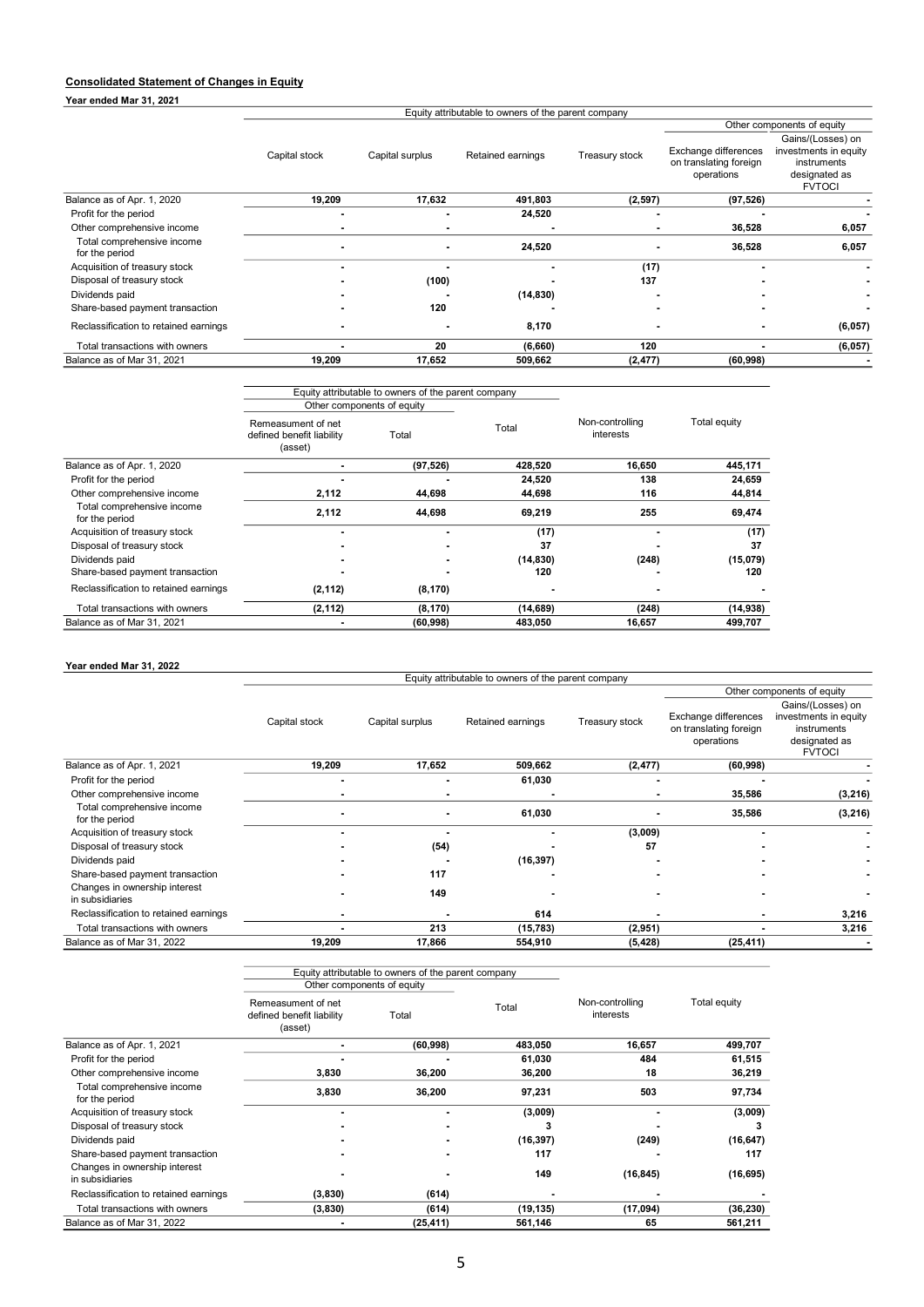# Consolidated Statement of Cash Flows

|                                                                                                             | Millions of yen |                                  |   |                                    |
|-------------------------------------------------------------------------------------------------------------|-----------------|----------------------------------|---|------------------------------------|
|                                                                                                             |                 | Year ended<br>Mar 31,<br>2021    |   | Year ended<br>Mar 31,<br>2022      |
| Cash flows from operating activities                                                                        |                 |                                  |   |                                    |
| Profit before income taxes<br>Depreciation and amortization<br>Impairment loss<br>Finance expenses/(income) | Y               | 42,944<br>38,252<br>30,787<br>22 | Y | 86,429<br>38,700<br>2,123<br>(740) |
| Share of loss/(profit) of investments accounted<br>for using the equity method                              |                 | (235)                            |   | (186)                              |
| Losses/(gains) on sale and disposal of fixed assets                                                         |                 | 859                              |   | 670                                |
| Decrease/(increase) in trade and other receivables                                                          |                 | 7,484                            |   | (2,954)                            |
| Decrease/(increase) in inventories                                                                          |                 | 3,953                            |   | (37, 964)                          |
| Increase/(decrease) in trade and other payables                                                             |                 | 1,232                            |   | 12,450                             |
| Decrease/(increase) in retirement benefit assets                                                            |                 | (831)                            |   | (1,748)                            |
| Increase/(decrease) in retirement benefit liabilities                                                       |                 | (1,863)                          |   | (3,646)                            |
| Other                                                                                                       |                 | 3,643                            |   | 2,562                              |
| Subtotal                                                                                                    |                 | 126,250                          |   | 95,695                             |
| Interest received                                                                                           |                 | 877                              |   | 1,231                              |
| Dividends received                                                                                          |                 | 312                              |   | 330                                |
| Interest paid                                                                                               |                 | (1,229)                          |   | (756)                              |
| Income taxes paid                                                                                           |                 | (16, 945)                        |   | (24, 245)                          |
| Net cash provided by operating activities                                                                   | Y               | 109,265                          | Υ | 72,254                             |
| Cash flows from investing activities                                                                        |                 |                                  |   |                                    |
| Purchases of property, plant and equipment                                                                  |                 | (20, 655)                        |   | (26, 606)                          |
| Proceeds from sales of property, plant and equipment                                                        |                 | 1,674                            |   | 1,019                              |
| Purchases of intangible assets                                                                              |                 | (6, 859)                         |   | (9,236)                            |
| Purchases of investments in equity instruments                                                              |                 | (238)                            |   | (1, 244)                           |
| Proceeds from sales of investments in equity instruments                                                    |                 | 706                              |   | 10                                 |
| Purchase of investments in debt instruments                                                                 |                 | (7, 299)                         |   | (9, 297)                           |
| Proceeds from sales or redemption of investments in<br>debt instruments                                     |                 | 8,541                            |   | 5,880                              |
| Other                                                                                                       |                 | (950)                            |   | (1, 305)                           |
| Net cash provided by (used in) investing activities                                                         | Y               | (25,080)                         | Υ | (40, 781)                          |
| Cash flows from financing activities                                                                        |                 |                                  |   |                                    |
| Repayment of short-term borrowings                                                                          |                 | (30, 012)                        |   |                                    |
| Proceeds from long-term borrowings                                                                          |                 | 200                              |   | 200                                |
| Repayment of long-term borrowings                                                                           |                 | (200)                            |   | (20, 197)                          |
| Repayment of lease obligations                                                                              |                 | (8,798)                          |   | (8,825)                            |
| Payments for acquisition of interests in subsidiaries<br>from non-controlling interests                     |                 |                                  |   | (16, 715)                          |
| Purchase of treasury stock                                                                                  |                 | (6)                              |   | (3,005)                            |
| Dividends paid                                                                                              |                 | (14, 830)                        |   | (16, 397)                          |
| Dividends paid to non-controlling interests                                                                 |                 | (248)                            |   | (249)                              |
| Redemption of bonds                                                                                         |                 | (20, 140)                        |   |                                    |
| Other                                                                                                       |                 | (0)                              |   | (0)                                |
| Net cash provided by (used in) financing activities                                                         | Υ               | (74, 038)                        | Υ | (65, 191)                          |
| Effect of exchange rate changes on cash and cash equivalents                                                |                 | 12,434                           |   | 10,630                             |
| Net increase/(decrease) in cash and cash equivalents                                                        |                 | 22,580                           |   | (23,087)                           |
| Cash and cash equivalents at the beginning of the period                                                    |                 | 168,422                          |   | 191,002                            |
| Cash and cash equivalents at the end of the period                                                          | Y               | 191,002                          | Y | 167,915                            |